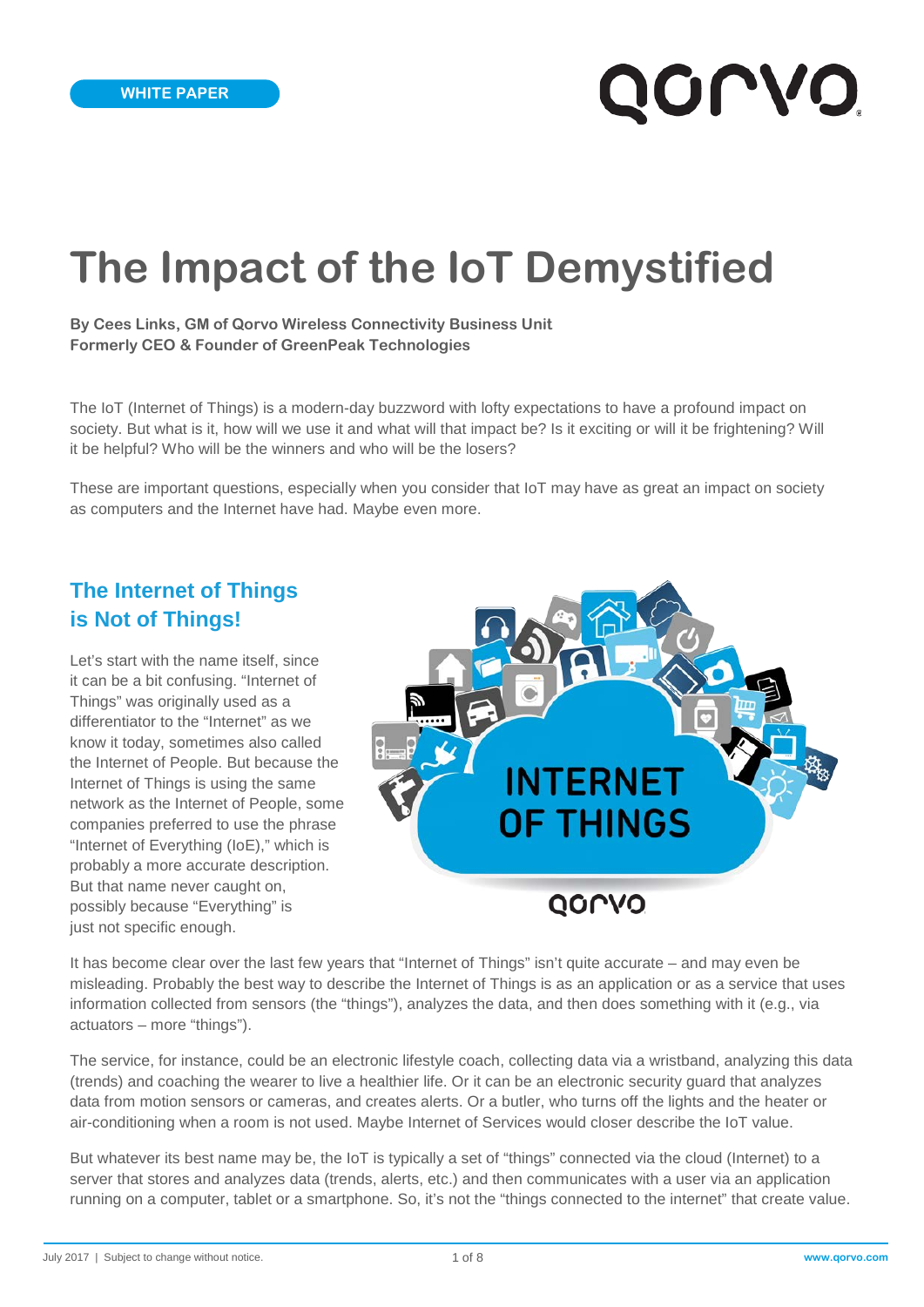

Rather, it's the collecting, sending and/or receiving data from the Internet that creates value. It's the data analytics; not the things themselves.

#### **The IoT Actually Predates the Internet!**

When considered from this perspective **–** as a service that gathers, analyzes and transmits data **–** the IoT has been in existence for years or even decades. For example, in the early days of wireless telephones (long before the term IoT started floating around), vending machines "called" a dispatch center when running out of a product, transmitting full inventory information at the same moment. The dispatcher then sent a refill order for that machine. Entirely more efficient than some guy in a truck just driving around to every hotel or office building and manually checking each vending machine.

**"The IoT has been in existence for years or even decades."**

Another "old" IoT application would be the ordinary home or building security system, with a set of motion sensors, wired to a patch panel, and from there connected to a phone line and an alarm service center. If the house is armed and a sensor is triggered, the alarm service center calls the house, the neighbors or the police. Note that this pure IoT application (in the sense of Internet of Services) is also fully wired. The IoT does not need to be wireless. This particular IoT application existed before the Internet, making ADT Security Services one of the older IoT companies existing today.

## **The IoT Breakthrough?**

So then why has such an old concept like IoT been the center of so much hype in recent years? A cynic might attribute this to technology companies needing "something new" when the first signs emerged of a saturating smartphone market. But the reality is that a few fundamental things changed, creating momentum for new emerging applications that found a home under the umbrella of IoT – from Fitbits to thermostats, smart street lights to smart parking.

The first fundamental change was that the Internet became nearly ubiquitous. Initially connecting computers, the Internet now connects homes and buildings. And with the advent of wireless technology (Wi-Fi, LTE), access to the Internet changed from a technology into a commodity – and, for some people, a number one ranking on Maslow's hierarchy of needs.

The second fundamental change was essentially Moore's Law rolling along, with smaller, more powerful and lower cost devices being developed to collect data. And finally, low-power communication technologies were developed that extended the battery life for these devices from days into years, connecting them permanently and maintenance-free to the Internet.

Unfortunately, the original "connecting computers to the Internet" paradigm has put many companies on the wrong foot. In the way computers, laptops, tablets, smartphones connected the Internet, the illusion was that "connecting **[sentrollers](https://en.wikipedia.org/wiki/Sentroller)** (sensors/actuators/controllers) to the Internet" would create a similar momentum. The illusion and the misnomers of the IoT was born: sensors are not independent platforms, like computers or phones.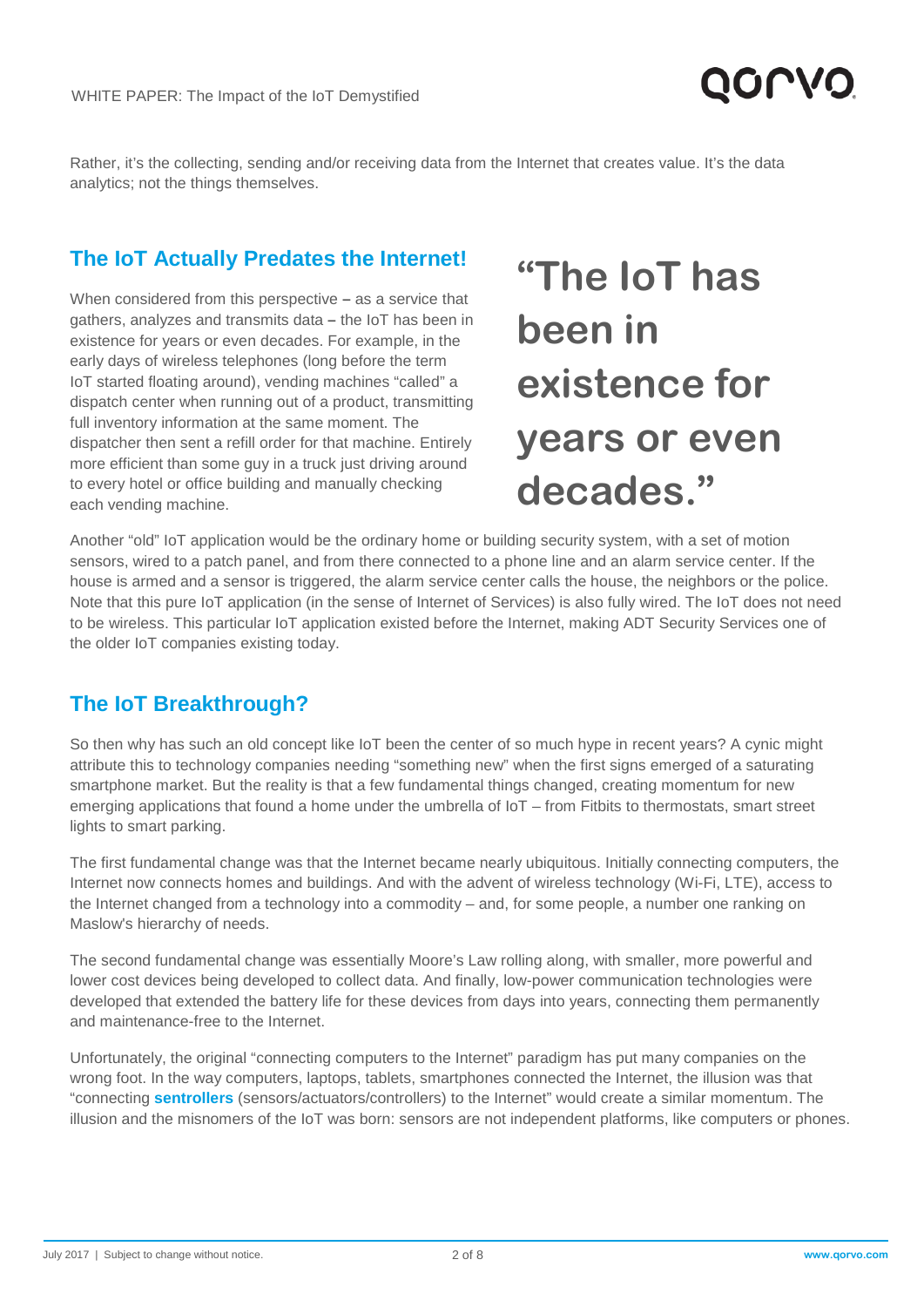

# **What is Holding the IoT Back Today?**

As with many technologies, after a few years of high expectations, the IoT is slowly entering the Valley of Disillusionment, that quiet phase where sobering reality starts kicking-in. Usually this is also the period where the fads and the wild ideas separate from the strong and more realistic groundswell of useful applications. The good news is that when we compare this to other technologies, we seem to have short memories of the "not quite right yet" years, when early adopters worked to help the technology through to success. The same will happen with the IoT.

The IoT is suffering today from a lack of understanding of its true value proposition; and at the same time, a plethora of proprietary and open communication standards inhibit interconnectivity, create confusion with consumers, and confusion among product builders themselves, keeping product prices high and delaying market growth. On top of all that, large companies seem determined to seek the holy grail (and promote their own ecosystems).

And that, really, is the crux of the IoT illusion. "Things" sounds so simple. But the IoT is more complex than we anticipated. More complex, but also more promising. It is not a single application, or a handful of applications. It is a fundamental technology that will influence all the facets of our lives. And it will be unstoppable, because it just makes sense.

## **What is the Core Value of the IoT?**

How does it make sense? Well, do you ever wonder where economic growth comes from? We live in a wonderfully interesting time, when amazing things happen. Consider that in the year 1820, 90% of the population lived in abject poverty, today, some 200 years later, that percentage has



shrunk to under 10%, despite that the population itself has multiplied several times. It is the miracle of the industrial revolution and many other things coming together. After World War II and the invention of the transistor, the industrial revolution seamlessly folded into the technology revolution, and we went from computers to smartphones, and from the internet to the IoT.

But how does this economic growth drive out poverty, and what keeps the momentum of economic growth going? It's all about "making better decisions faster." The industrial revolution was based on innovation and creativity, individual freedom and organization. Consider that the Hoover Dam, one of the wonders of the twentieth century, was designed with slide rulers, paper and pencils. Three decades later, we managed to get men on the moon using computers that had a fraction of the power of our smartphones.

The motivator of "making better decisions faster" drove computers into existence. Does anybody remember how to do bookkeeping without a computer? Or run a manufacturing plant? Making better decisions faster drove the Internet into existence. When was the last time you wrote a letter, instead of an email? What was the last edition of the Encyclopedia Britannica before Wikipedia's real-time updates introduced it to obsolescence?

And making better decisions faster is driving the IoT into existence, too. It will make our personal lives more comfortable, more safe and secure. We will waste less energy. The IoT will make the quality of our products better. Factories will be more efficient with raw materials and other resources. We will be able to better monitor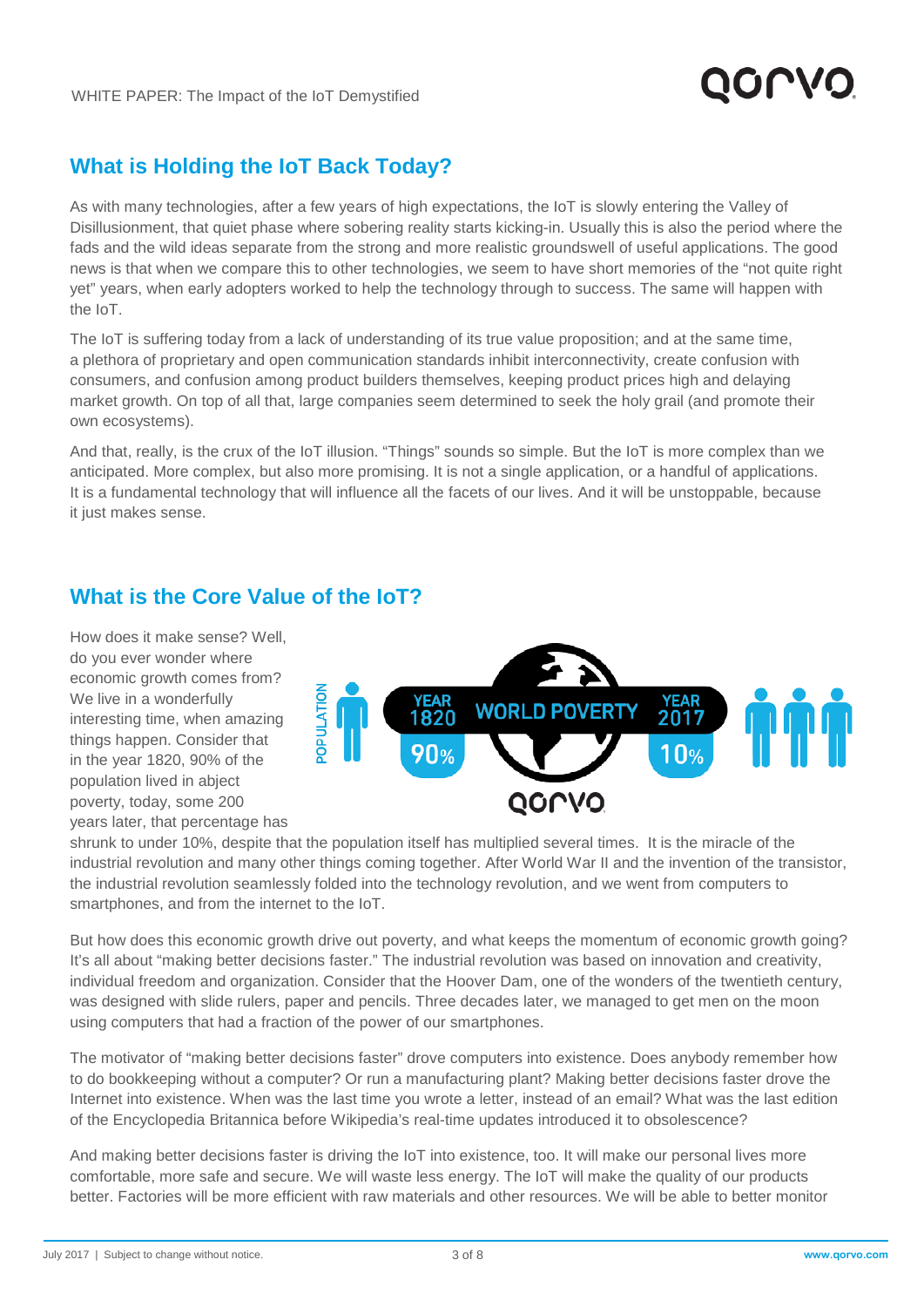

our environment, and our impact on it. The IoT is not a break from the past, it is a natural progression in making better decisions faster, and a continuing engine for our economic growth and wealth creation – driving out poverty altogether.

As we stay for a while in this sobering Valley of Disillusionment, we must not forget to recognize the core value of the IoT. Less mistakes, less waste, a healthier lifestyle, no more poverty. We have come a long way; we still have a long way to go. There is much more to achieve this century, and the IoT will be pivotal in those achievements.

# **A Note About Self-Driving Cars**

How does "making better decisions faster" apply to self-driving cars? These are, by the way, part of the IoT. Essentially a car is a thing, and connecting the car to the Internet, equipping the car with sensors, and allowing it to drive autonomously, using the engine and the steering wheel as actuators **–** this all fits IoT. Or, if you prefer the Internet of Services: everyone has his own driver, so please take a seat and enjoy the ride!

Interestingly, self-driving cars have the inherent capability to become safer drivers than humans. This is not so different than self-flying planes being safer than planes flown by pilots. The marketing message of self-driving cars is not clear yet, however. Is the benefit to be able to pay attention to things other than driving, like reading the newspaper or emails? Or is it because it will safer? However this plays out, self-driving cars are an example of the IoT and how it will make our lives safer and more comfortable.

**"Self-driving cars have the capability to be safer drivers than humans."**

# **IoT: The Downsides**

Remember that one of the opening questions about the IoT was about winners and losers? There will surely be both.

The industrial revolution and the subsequent invention of assembly line production came with its share of winners and losers. There was major upheaval and social unrest as we came to grips with all the changes. Last century brought two World Wars, and suffering seemed unconstrained. Even the most heinous war crimes of that century were executed with industrial capabilities. The technology revolution also contributed to upheaval and unrest. People were replaced by computers and lost their jobs. "How does it feel to be replaced by a machine?" We've been asking this question for 40+ years and will continue asking it as the next wave of technology and robots takes over ever more complex jobs.

To date, despite considerable pessimism about the loss of jobs to automation, overall employment has not appeared to decrease. Clearly, change has been very painful for those impacted. But overall, where jobs were lost, other jobs were created. And by economic law, jobs with low value-add disappeared and were replaced with jobs with high value-add – the "cleaning mechanism" through which economic growth and wealth creation was affected.

Will the IoT be any better? I am afraid not. Making better decisions faster will create change and upheaval. It will redefine jobs and skills. It may even create unrest. There will be winners and losers. There will be people who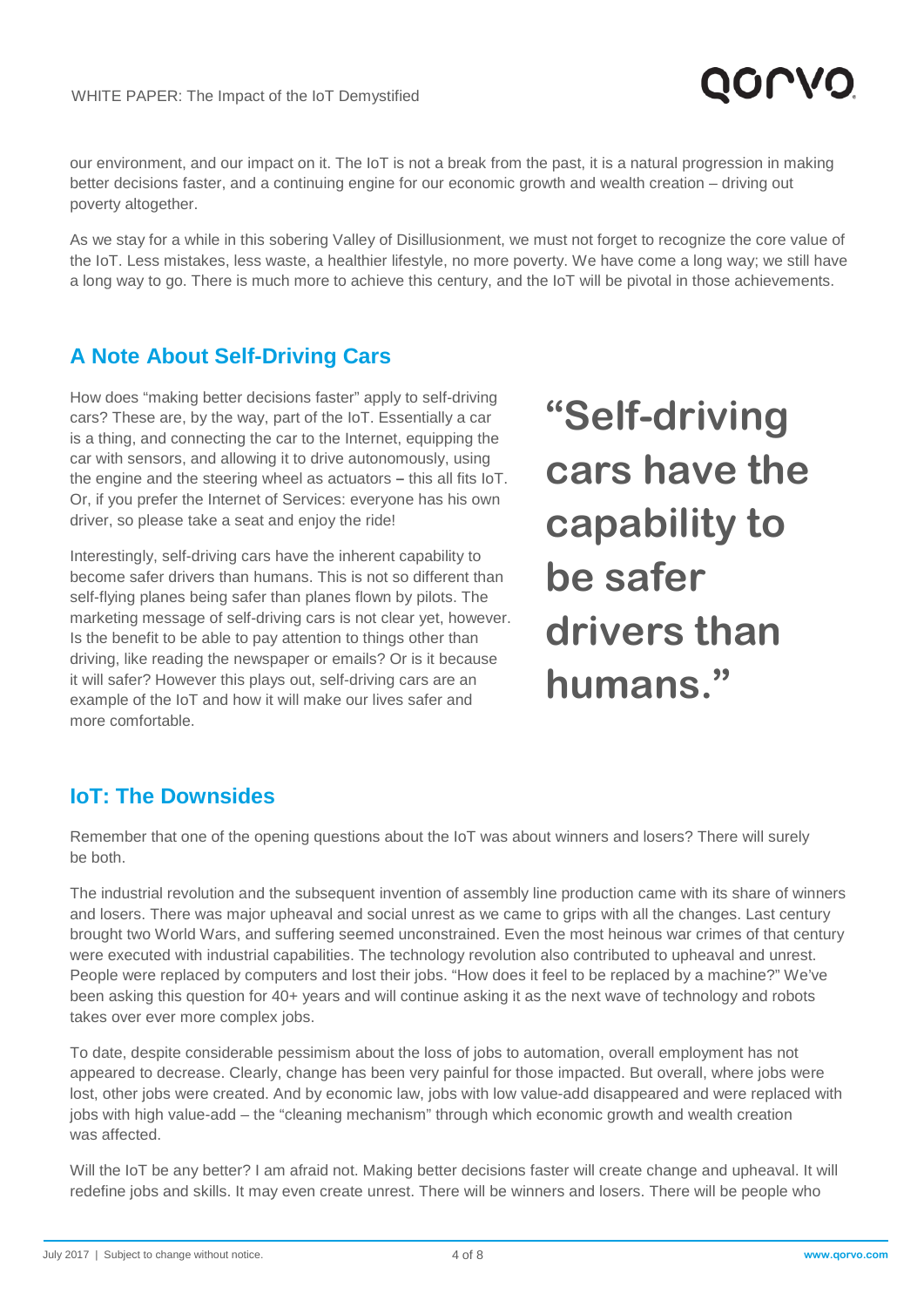

will see opportunities. And there will be people who will fall victim because "better and faster" is not what they can absorb. In this sense the IoT will be just the next example of the tradition of the industrial revolution – that more prosperity comes at a price.

The IoT will affect the overall job market, and our lives, to a similar degree as felt in the industrial revolution, during the rise of assembly line production, and in the first waves of the technology revolution. The IoT's network of connected devices will absorb many of the repetitive, drudge work tasks of today. And in much the same way as the post-industrial revolution period, while machines are doing the grunt work, humans will have more time to spend on solving bigger problems. Will the next level of post-industrial society and the increased valuation of knowledge that accompanies it enable the next level of creative culture? A new generation of space explorers? A new enlightenment, perhaps?

## **IoT: The Dark Side**

The IoT may even have a darker side, about which serious discussions are ongoing, because an essential part of the IoT is data analytics and "artificial intelligence," with the sensors as the eyes and the ears of the IoT. Artificial intelligence can start taking action via actuators and controllers, and suddenly we are in the middle of a nightmarish science fiction movie where machines have taken over control of the world and our lives. Can the IoT become a monster that will turn against us?

Returning to the self-driving cars is an interesting example of dilemmas we will face in the IoT. Imagine a scenario in which a self-driving car gets into a traffic situation where the choice is to either crash into a pedestrian or avoid hitting that person by changing course and crashing into another pedestrian. For that sake, it needs to choose between crashing into a pedestrian or crashing into a tree killing the passenger. This is a hypothetical situation, clearly: the first assumption is that a self-driving car is driving safer than a human driver, and therefore, overall self-driving cars will have less accidents, making overall traffic safer, simply because in general, they make better decisions faster. Therefore, this example is essentially a variant on the question "will the IoT turn against us?".

## **Is the IoT Secure?**

Probably the simplest answer to this question is "no." It is as secure as the Internet, which is to say, not entirely secure. It is as secure as driving a car or flying a plane, which is to say, not entirely secure. Consider thinking of IoT security risks in the same way that a window in your house is a security risk. If you want to make your house safer, you could start by eliminating all the windows.



Maybe a better question is, "Are the security risks of IoT applications acceptable compared to the benefits provided at a reasonable cost?" Although this question clearly depends on the application and the perception of the user, this can generally be answered with a clear "yes."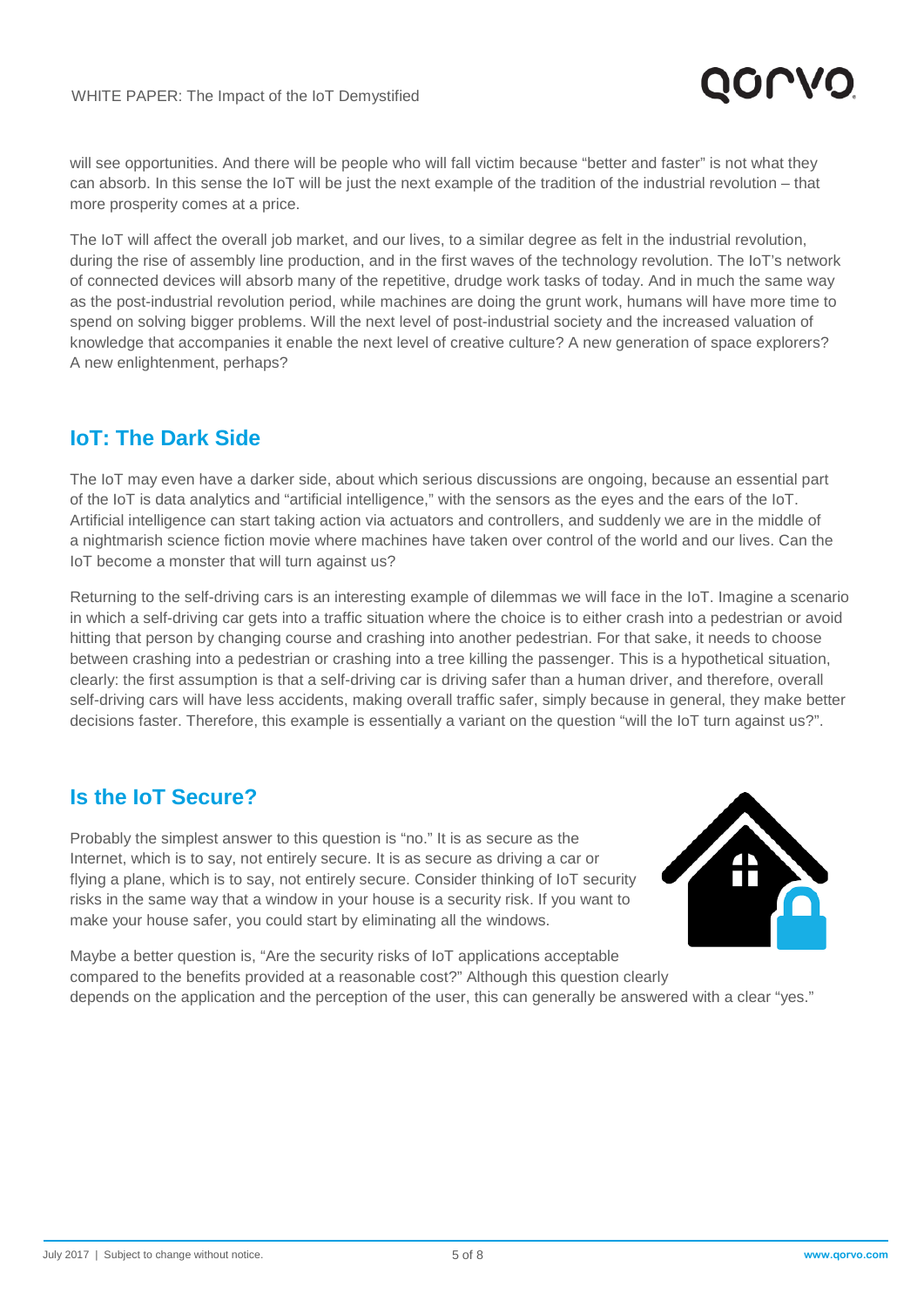

## **IoT and Privacy?**

The question of IoT privacy follows the same trail as the IoT security. The IoT is as private as the Internet, which is to say, not entirely private. And again, it may be more useful to consider the tradeoff between the need for privacy versus the benefits of the Internet and IoT.

It is clear, that different people have different needs for privacy. There are people who safeguard their online information, and other people who "spill their guts" via social media and other applications. And then there are larger issues related to technology and privacy, like Google Maps driving by your house.

There is also the rather interesting ignorance about privacy when it comes to the growing number of devices that

people have at home or carry with them. Devices like phones, tablets and TVs with cameras and microphones that can hear and see everyone in the room, unnoticeably. We even buy microphones to place in the living room or on the kitchen counter. (Hey, Alexa!) And we think that Alexa is not listening the rest of the time. Right?

So privacy is clearly a tradeoff between the benefit of the application versus the impact of giving up some level of privacy. The key thing here is making an informed decision about this tradeoff, but unfortunately,



product makers are not always transparent on this issue. This also means that privacy and privacy protection is becoming more of a legislative/enforcement issue than a technology issue. Under what circumstances can information be collected, how and where will it be stored, and how will it be used? What are the penalties for infringement? What are the requirements for safeguarding collected private information, and what are the penalties for failing to do so?

While there is significant legislation in development, it needs to be understood that this development is taking place after the train has left the station.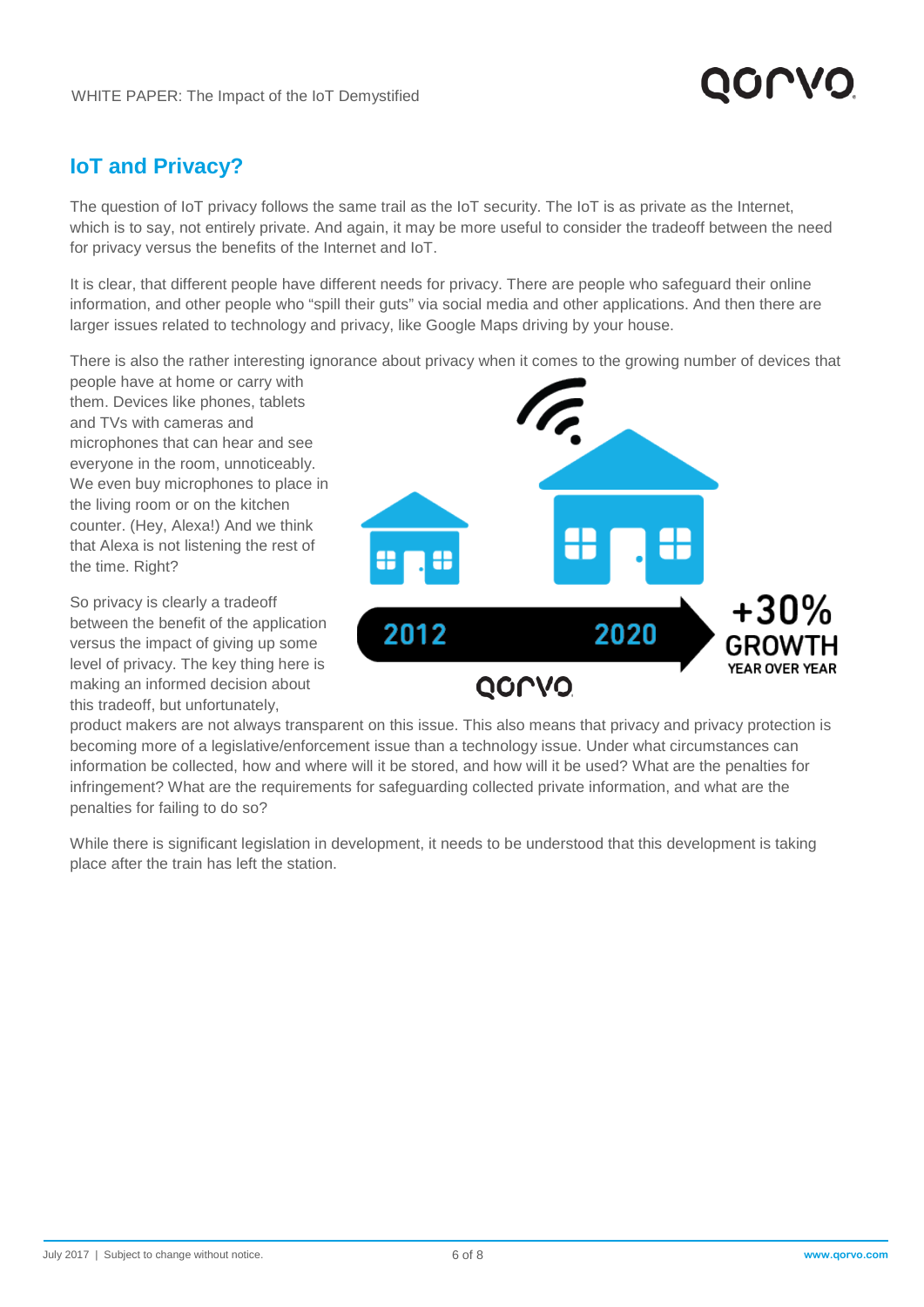# **The Integrity of IoT**

In the modern Internet world, integrity becoming a real issue with the arrival of "fake news," and bots generating tweets and posts that are interpreted as real news. If the IoT is starting to help us to make decisions, it should be no surprise that integrity is becoming a real subject of attention, along with security and privacy.

Let's give this a closer look, remembering that the core of the IoT is a set of **[sentrollers](https://en.wikipedia.org/wiki/Sentroller)** that support decision making or enable autonomous decision making.

**Using an alarm system example, there are four situations (or "states").**



Integrity is about the chances of a false alarm or of a system failure. False alarms are annoying and can disturb your sleep, but they are manageable. A system failing to detect an emergency is a more serious problem, because system failures damage or destroy our trust in the system. The reliability of such systems is clearly critical, and when they fail, their robustness is taken more seriously. When sensors themselves are the weakest point in the system, they get doubled or tripled so that failure of one sensor does not result in total system failure. (The reason sensors are often tripled is that if two sensors give contradictory information to a computer, the third sensor is the tiebreaker.)

This is just one example of the inherent need for integrity with autonomous systems and artificial intelligence. There are many more and they are only becoming more prevalent.

# **The Impact of the IoT**

So where are we with the IoT? Hopefully a few things are clear. The IoT is more than a smart meter or the like. It is a complete new wave of automation that includes everything from omni-sensing to artificial intelligence, from smartphones to smart homes, and from smart industries to smart cities. It is all about being better informed, about being able to make faster and better-qualified decisions. It is about safety, security, privacy and integrity. It is also about losing certain jobs and finding new ones. It is about economic growth and wealth creation based on better decision making.

Even if we are currently in the Valley of Disillusionment, we should not be distracted. We still have a lot to learn (maybe less technology and more business models on maximizing the value-add), but we are in the middle of shaping a better world for the next generation. A world with less poverty, hopefully fewer wars. Maybe a new Golden Age, an Enlighted world? We will see, because we can!